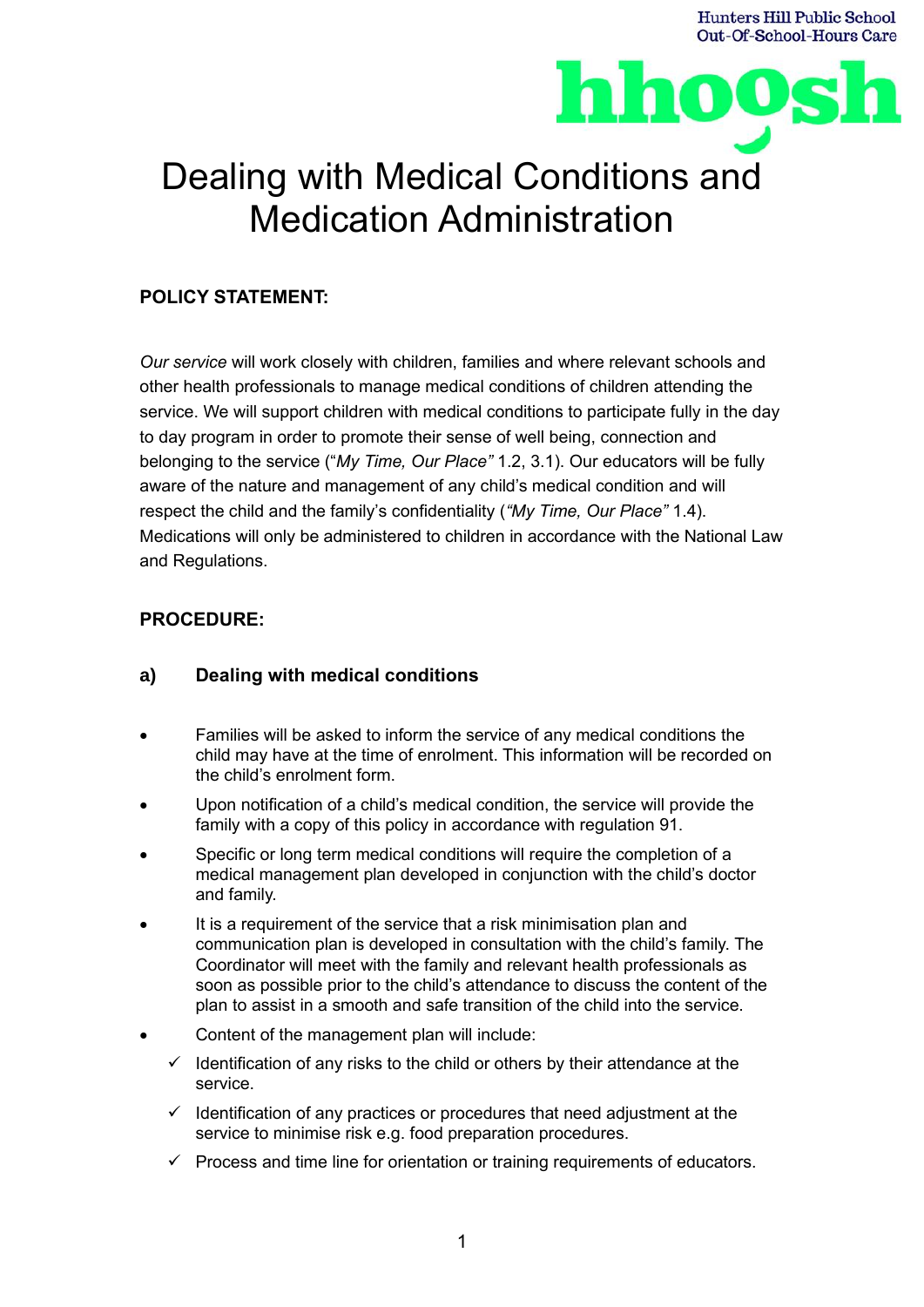



- $\checkmark$  Methods for communicating between the family and educators if there are any changes to the child's medical management plan.
- The medical management plan will be followed in the event of any incident relating to the child's specific health care need, allergy or relevant medical condition. All educators including volunteers and administrative support will be informed of any special medical conditions affecting children and orientated regarding the necessary management. In some cases specific training will be provided to educators to ensure that they are able to effectively implement the medical management plan.
- Where a child has an allergy, the family will be asked to supply information from their doctor explaining the effects if the child is exposed to whatever they are allergic to and to explain ways the educators can help the child if they do become exposed.
- Where possible the service will endeavour to not have that allergen accessible in the service.
- All medical conditions including food allergies will be placed on a noticeboard near the kitchen area out of the sight of general visitors and children. It is deemed the responsibility of every educator at the service to regularly read and refer to the list.
- All relief educators will be informed of the list on initial employment and provided orientation on what action to take in the event of a medical emergency involving that child.
- Where a child has a life threatening food allergy and the service provides food, the service will endeavour not to serve the particular food allergen in the service when the child is in attendance and families will be advised not to supply that allergen for their own children. Families of children with an allergy may be asked to supply a particular diet if required (e.g. soy milk, gluten free bread).
- Where it is necessary for other children to consume the particular food allergen (e.g. milk or other dairy foods) the child with a food allergy will be seated separately during meal times and all children will wash their hands before and after eating.
- Where medication for treatment of long term conditions such as asthma, diabetes, epilepsy, anaphylaxis or ADHD is required, the service will require an individual medical management plan from the child's medical practitioner or specialist detailing the medical condition of the child, correct dosage of any medication as prescribed and how the condition is to be managed in the service environment.
- In the event of a child having permission to self medicate this must be detailed in an individual medical management plan including recommended procedures for recording that the medication has been administered. The doctor must provide this plan. In one off circumstances the service will not make an exception to this rule and will require the families to complete the procedure for the educators to administer the medication.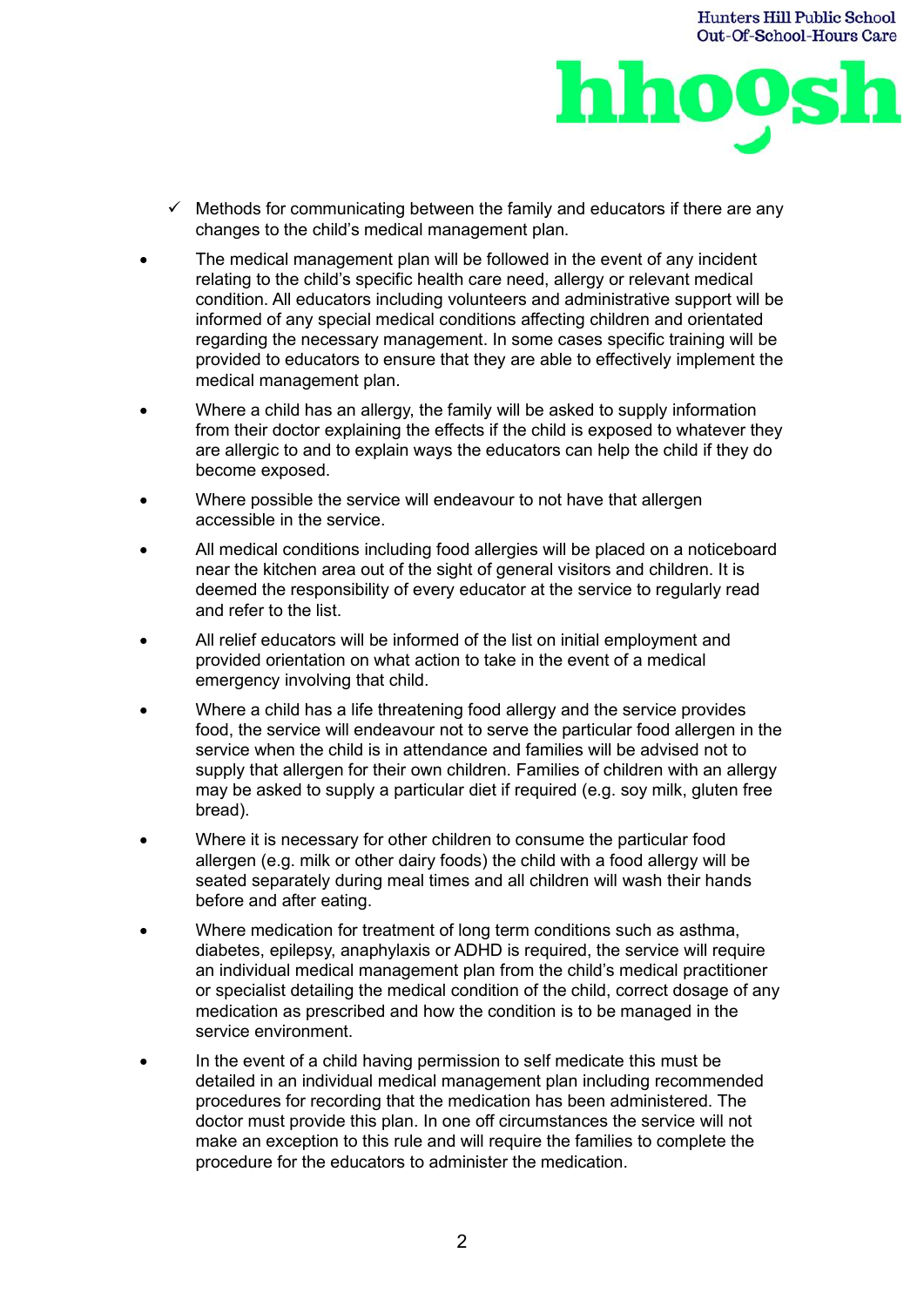

## **b) Administration of Medication**

- Prescription medication will only be administered to the child for whom it is prescribed, from the original container bearing the child's name and with a current use by date. Non-prescription medication will not be administered at the service unless authorised by a doctor.
- Educators will only administer medication during services operating hours.
- Permission for a child to self medicate will be administered with the families written permission only, or with the verbal approval of a medical practitioner or parent in the case of an emergency.
- In the event that a case of emergency requires verbal consent to approve the administration of medication, the service will provide written notice to the family as soon as practical after administration of the medication.
- An authorisation is not required in the event of an asthma or anaphylaxis emergency however the authorisation must be sought as soon as possible after the time the parent and emergency services are notified
- Families who wish for medication to be administered to their child or have their child self administer the medication at the service must complete a medication form providing the following information;
	- Name of child
	- $\checkmark$  Name of medication
	- $\checkmark$  Details of the date, time and dosage to be administered. (General time, e.g. lunchtime will not be accepted.)
	- $\checkmark$  Where required, indicate if the child is allowed to administer the medication themselves or have an educator do it.
	- Signature of family member
- Medication must be given directly to an educator and not left in the child's bag. Educators will store the medication in a designated secure place, clearly labelled and ensure that medication is kept out of reach of children at all times.
- If anyone other than the parent is bringing the child to the service, a written permission note from the parent, including the above information, must accompany the medication.
- An exception to the procedure is applied for asthma medication for severe asthmatics in which case the child may carry their own medication on their person with parental permission. Where a child carries their own asthma medication, they should be encouraged to report to an educator their use of the puffer as soon as possible after administering and the service maintain a record of this medication administration including time, educator advised and if the symptoms were relieved.
- Before medication is given to a child, the educator (with current First Aid Certificate) who is administering the medication will verify the correct dosage for the correct child with another educator who will also witness the administration of the medication.